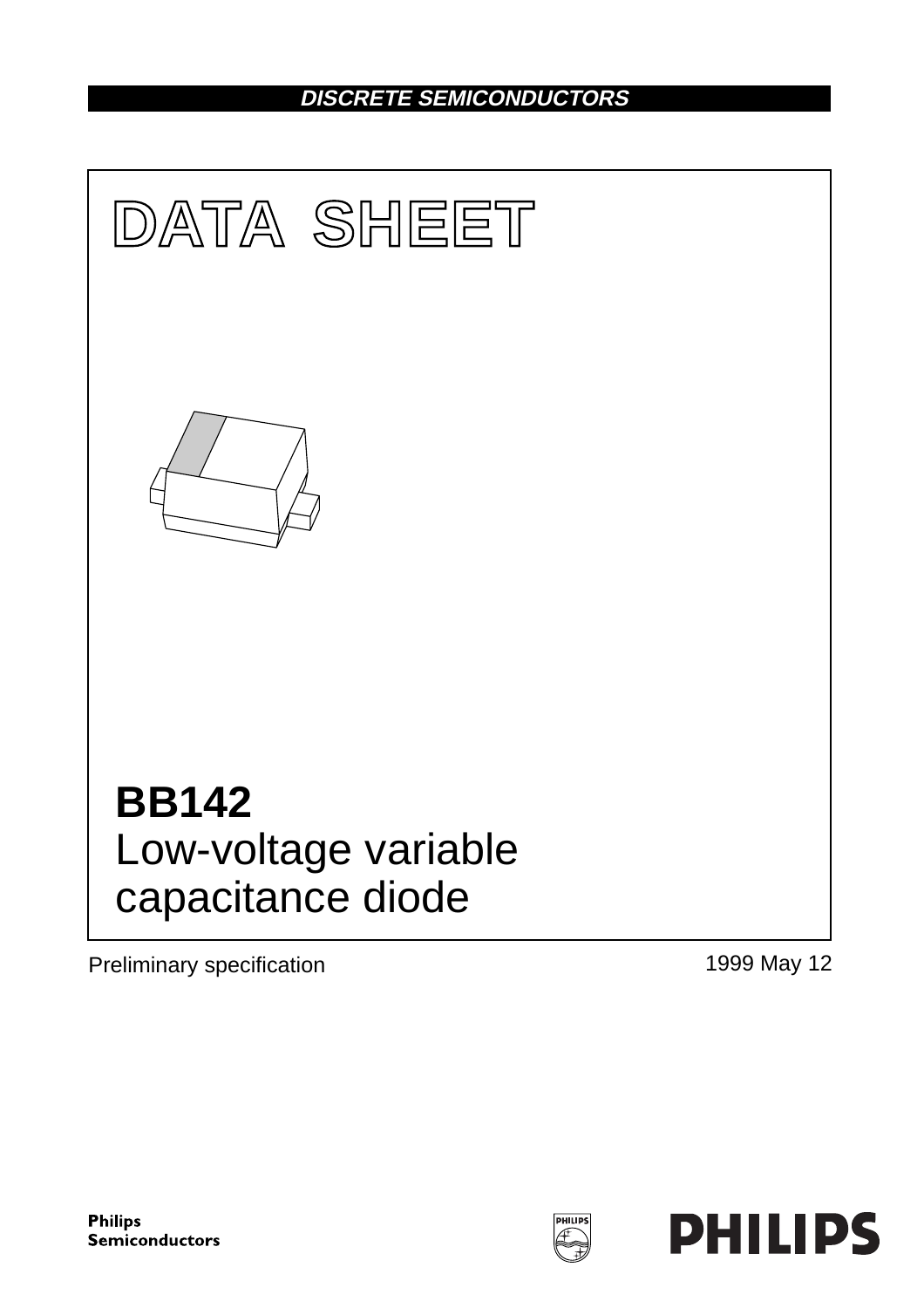#### **FEATURES**

- Excellent linearity
- Ultra small plastic SMD package
- C4: 2.05 pF; ratio: 2.2
- Low series resistance.

#### **APPLICATIONS**

• Voltage controlled oscillators (VCO).

#### **DESCRIPTION**

The BB142 is a variable capacitance diode, fabricated in planar technology, and encapsulated in the SOD523 (SC-79) ultra small plastic SMD package.

### **PINNING**

| <b>PIN</b> | <b>DESCRIPTION</b> |  |
|------------|--------------------|--|
|            | cathode            |  |
| ┍          | anode              |  |



**Marking code:** K. Orientation of marking code as shown. Cathode side indicated by a bar.

Fig.1 Simplified outline (SOD523; SC-79) and symbol.

#### **LIMITING VALUES**

In accordance with the Absolute Maximum Rating System (IEC 134).

| <b>SYMBOL</b>   | <b>PARAMETER</b>               | <b>CONDITIONS</b>                       | MIN.  | MAX.   | <b>UNIT</b> |
|-----------------|--------------------------------|-----------------------------------------|-------|--------|-------------|
| $V_R$           | continuous reverse voltage     |                                         |       |        |             |
| V <sub>RM</sub> | peak reverse voltage           | in series with a 10 k $\Omega$ resistor |       |        |             |
| ΙF              | continuous forward current     |                                         |       | 20     | mA          |
| stg             | storage temperature            |                                         | $-55$ | $+150$ | $^{\circ}C$ |
|                 | operating junction temperature |                                         | $-55$ | $+150$ | $^{\circ}C$ |

### **ELECTRICAL CHARACTERISTICS**

 $T_i = 25$  °C unless otherwise specified.

| <b>SYMBOL</b>                 | <b>PARAMETER</b>        | <b>CONDITIONS</b>                               | MIN.           | TYP. | MAX. | <b>UNIT</b> |
|-------------------------------|-------------------------|-------------------------------------------------|----------------|------|------|-------------|
| <sup>I</sup> R                | reverse current         | $V_R$ = 6 V; see Fig.3                          |                |      | 10   | nA          |
|                               |                         | $V_R = 6 V$ ; T <sub>i</sub> = 85 °C; see Fig.3 |                |      | 200  | nA          |
| $r_{\rm s}$                   | diode series resistance | f = 470 MHz; $V_R$ = 1 V                        |                | 0.5  |      | Ω           |
| $C_{d}$                       | diode capacitance       | $V_R = 1 V$ ; f = 1 MHz;<br>see Figs 2 and 4    | 4              | 4.6  | 4.9  | pF          |
|                               |                         | $V_R = 4 V$ ; f = 1 MHz;<br>see Figs 2 and 4    | 1.85           | 2.05 | 2.35 | pF          |
| $\frac{C_{d(1V)}}{C_{d(4V)}}$ | capacitance ratio       | $f = 1$ MHz                                     | $\overline{2}$ | 2.2  |      |             |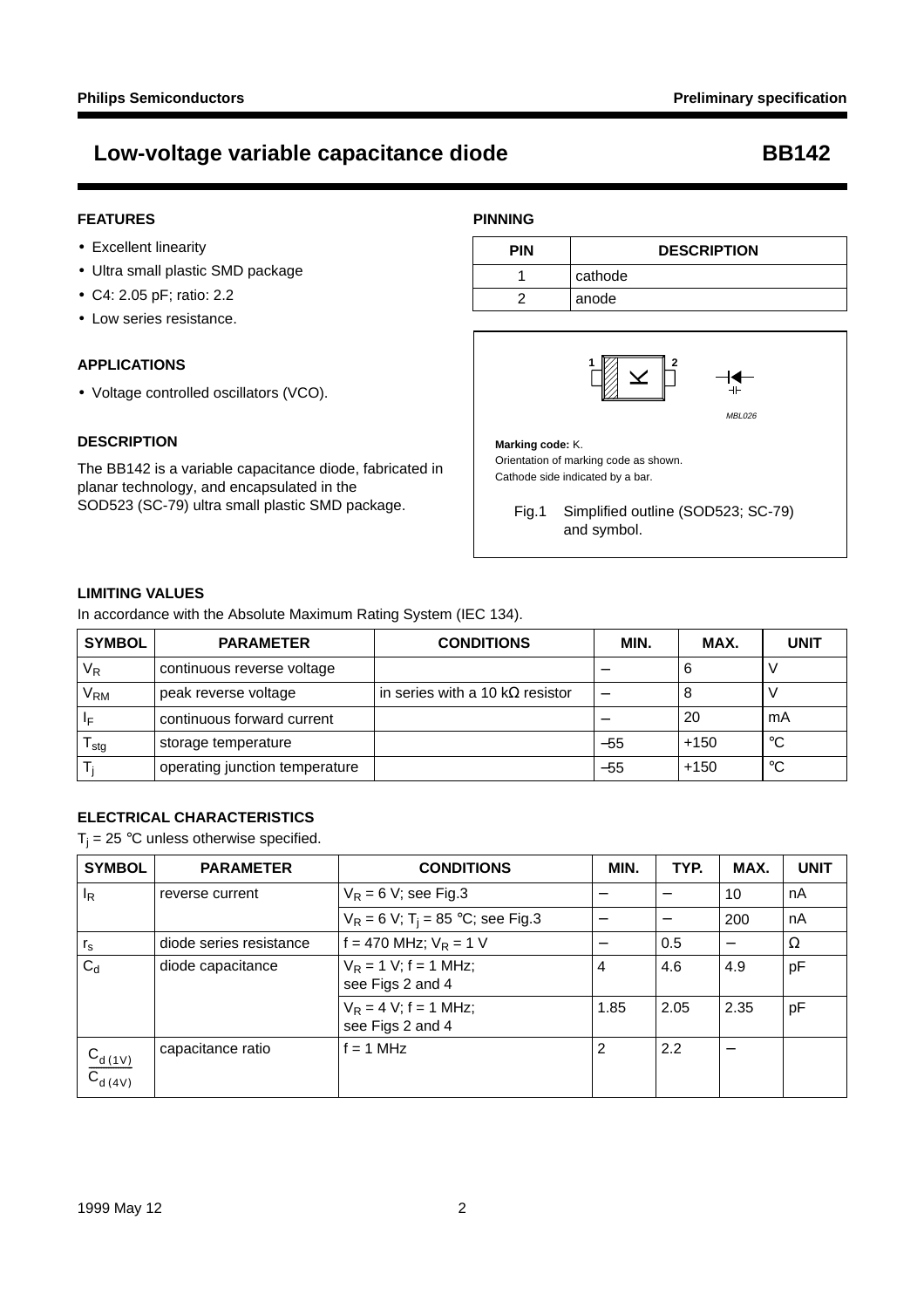### **GRAPHICAL DATA**





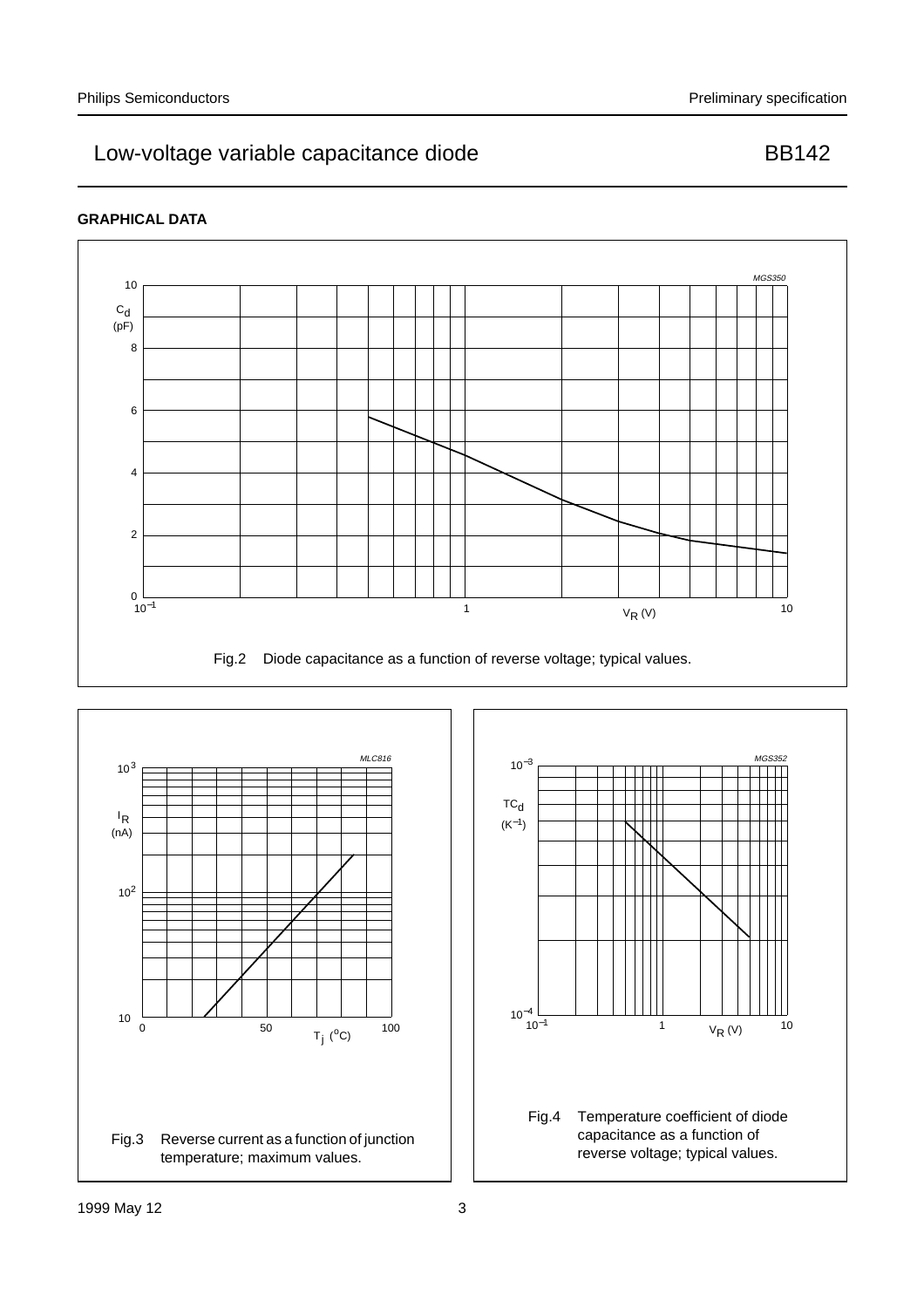#### **PACKAGE OUTLINE**

#### Plastic surface mounted package; 2 leads **SOD523**



#### **DEFINITIONS**

| Data sheet status                                                                                                                                                                                                                                                                                                                                                                                                                                                  |                                                                                       |  |  |  |
|--------------------------------------------------------------------------------------------------------------------------------------------------------------------------------------------------------------------------------------------------------------------------------------------------------------------------------------------------------------------------------------------------------------------------------------------------------------------|---------------------------------------------------------------------------------------|--|--|--|
| Objective specification                                                                                                                                                                                                                                                                                                                                                                                                                                            | This data sheet contains target or goal specifications for product development.       |  |  |  |
| Preliminary specification                                                                                                                                                                                                                                                                                                                                                                                                                                          | This data sheet contains preliminary data; supplementary data may be published later. |  |  |  |
| Product specification                                                                                                                                                                                                                                                                                                                                                                                                                                              | This data sheet contains final product specifications.                                |  |  |  |
| <b>Limiting values</b>                                                                                                                                                                                                                                                                                                                                                                                                                                             |                                                                                       |  |  |  |
| Limiting values given are in accordance with the Absolute Maximum Rating System (IEC 134). Stress above one or<br>more of the limiting values may cause permanent damage to the device. These are stress ratings only and operation<br>of the device at these or at any other conditions above those given in the Characteristics sections of the specification<br>is not implied. Exposure to limiting values for extended periods may affect device reliability. |                                                                                       |  |  |  |
| .                                                                                                                                                                                                                                                                                                                                                                                                                                                                  |                                                                                       |  |  |  |

#### **Application information**

Where application information is given, it is advisory and does not form part of the specification.

#### **LIFE SUPPORT APPLICATIONS**

These products are not designed for use in life support appliances, devices, or systems where malfunction of these products can reasonably be expected to result in personal injury. Philips customers using or selling these products for use in such applications do so at their own risk and agree to fully indemnify Philips for any damages resulting from such improper use or sale.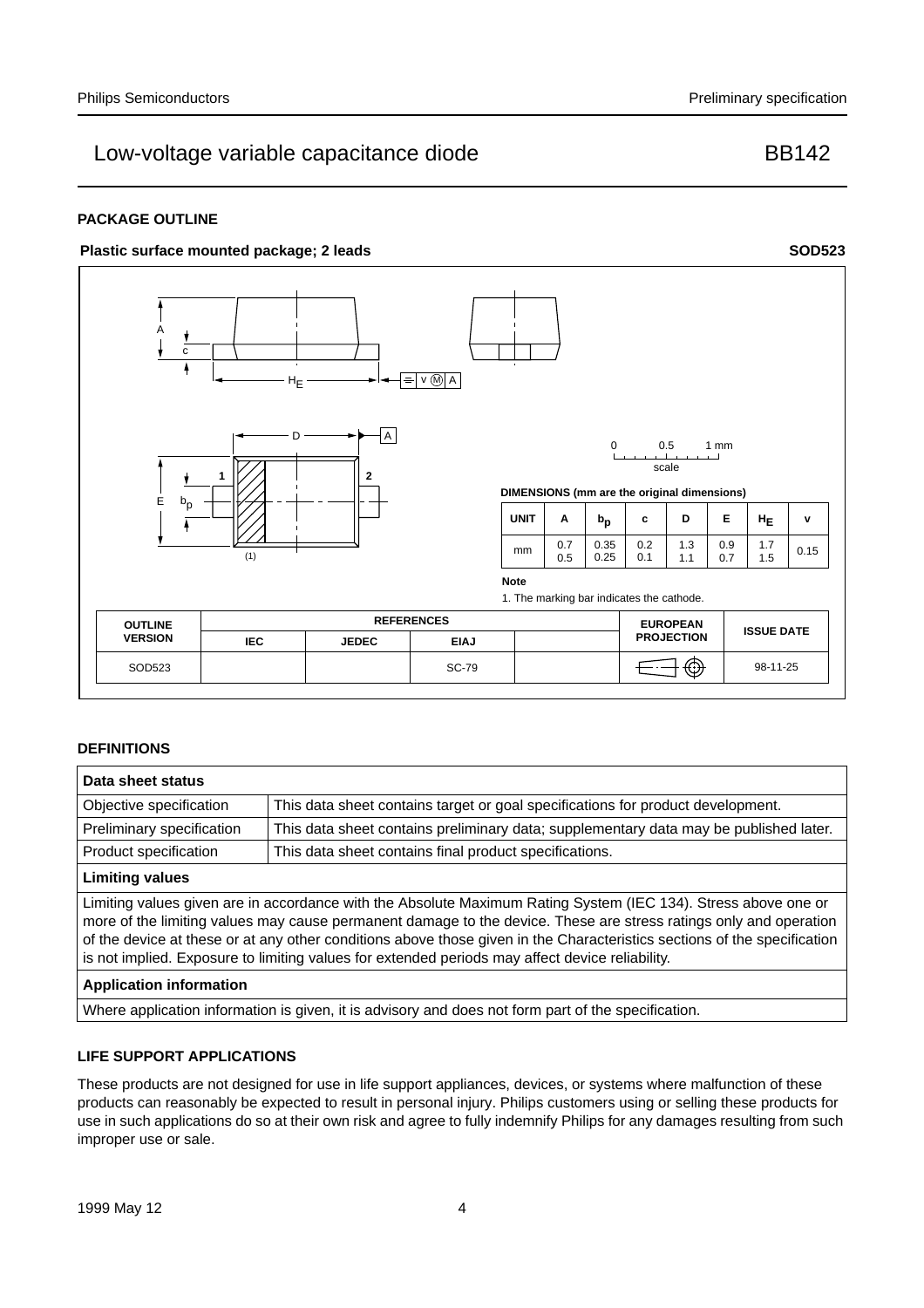**NOTES**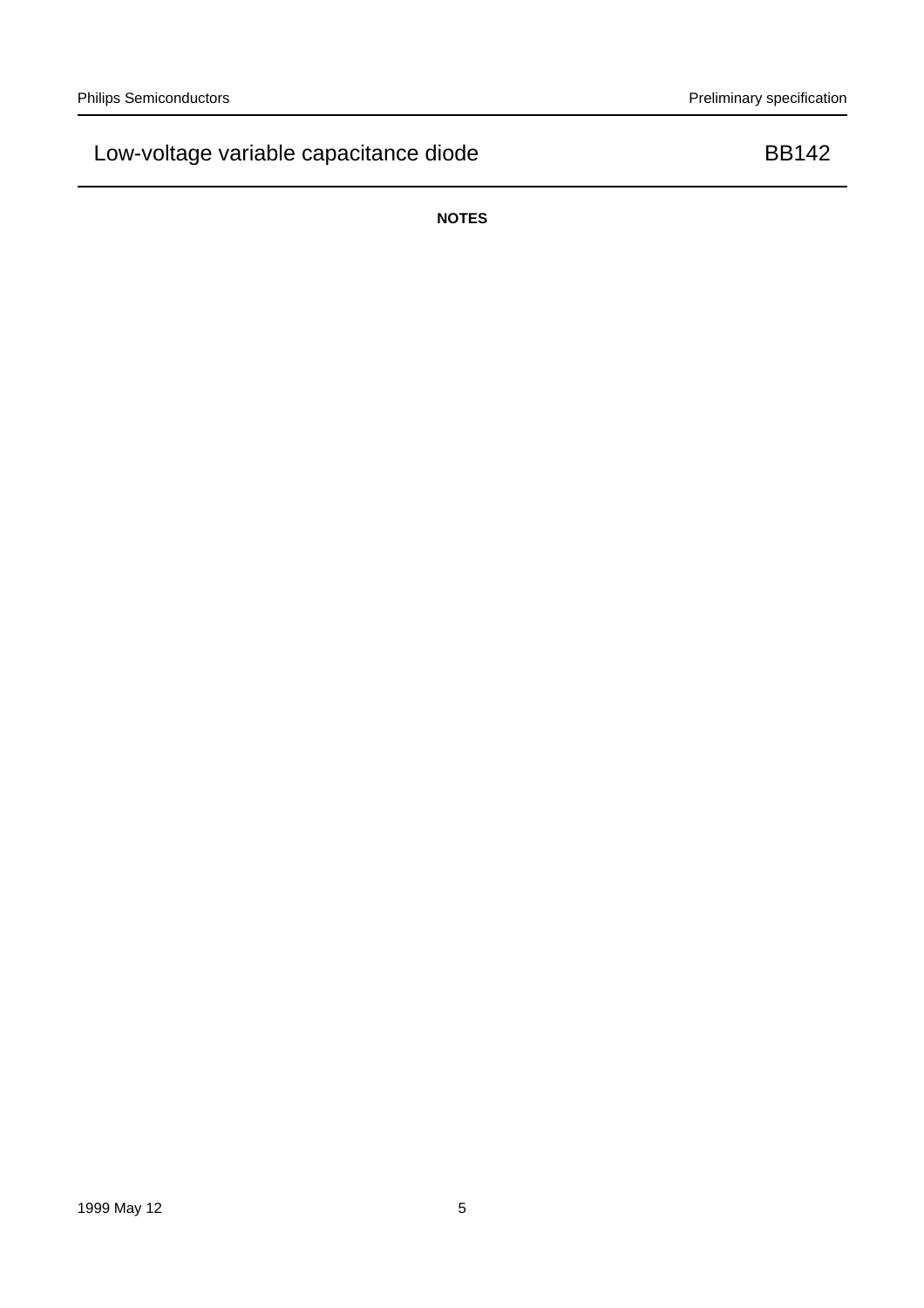**NOTES**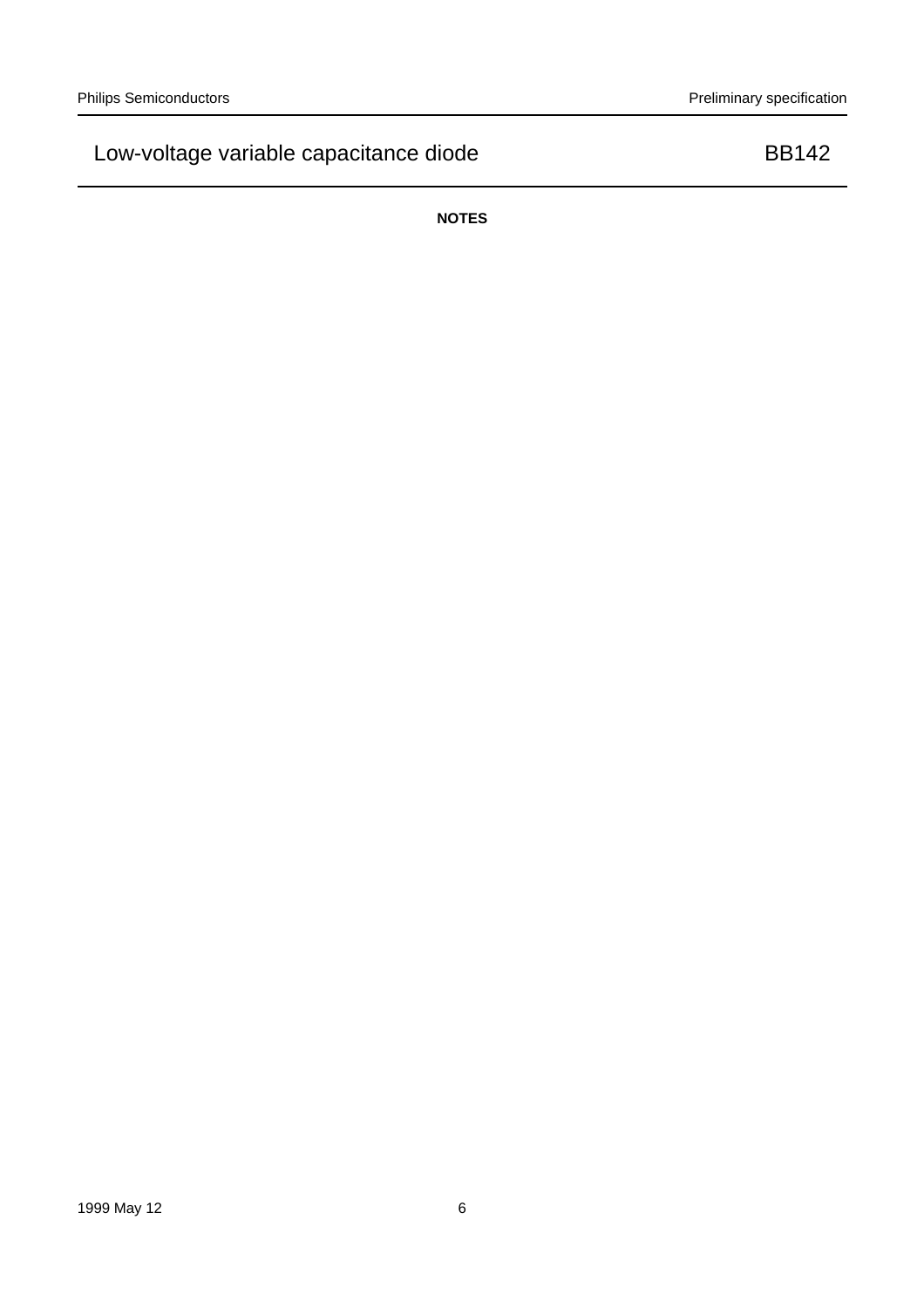**NOTES**